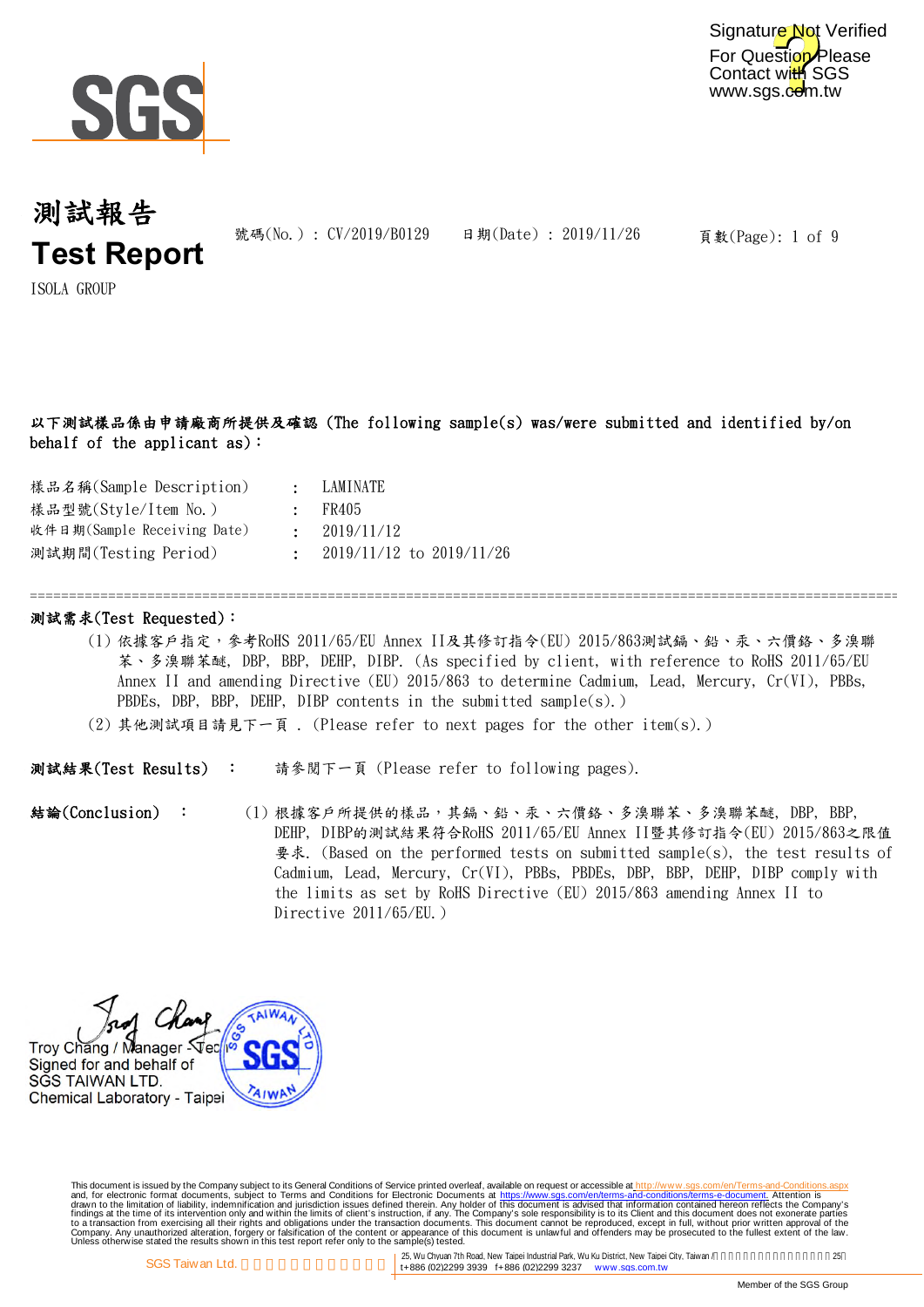

號碼(No.): CV/2019/B0129 日期(Date): 2019/11/26 頁數(Page): 2 of 9

ISOLA GROUP

### 測試結果(Test Results)

: 銅色片狀 (COPPER COLORED SHEET) 測試部位(PART NAME)No.1

| 测試項目<br>(Test Items)                                               | 單位<br>$(\text{Unit})$ | 测試方法<br>(Method)                                                                                                                                                                                                             | <b>MDL</b>     | 結果<br>(Result)<br>No.1 | 限值<br>(Limit)            |
|--------------------------------------------------------------------|-----------------------|------------------------------------------------------------------------------------------------------------------------------------------------------------------------------------------------------------------------------|----------------|------------------------|--------------------------|
| 鎘 / Cadmium (Cd)                                                   | mg/kg                 | 參考IEC 62321-5 (2013), 以感應耦合電<br>漿發射光譜儀檢測. / With reference                                                                                                                                                                   | 2              | n. d.                  | 100                      |
| 鉛 / Lead (Pb)                                                      | mg/kg                 | to IEC $62321-5$ $(2013)$ and performed<br>by ICP-OES.                                                                                                                                                                       | $\mathcal{L}$  | n. d.                  | 1000                     |
| 汞 /<br>Mercury $(Hg)$                                              | mg/kg                 | 參考IEC 62321-4:2013+ AMD1:2017, 以<br>感應耦合電漿發射光譜儀檢測. / With<br>reference to IEC 62321-4:2013+<br>AMD1:2017 and performed by ICP-OES.                                                                                           | $\overline{2}$ | n. d.                  | 1000                     |
| 六價鉻 / Hexavalent Chromium Cr(VI)<br>$\left( \blacklozenge \right)$ | mg/kg                 | 參考IEC 62321-7-2 (2017), 以UV-VIS檢<br>測; 参考IEC 62321-5 (2013), 以ICP-OES<br>檢測. / With reference to IEC 62321-7-<br>$2(2017)$ and performed by UV-VIS. ;<br>With reference to IEC $62321-5$ (2013)<br>and performed by ICP-OES. | 8              | n. d.                  | 1000                     |
| 多溴聯苯總和 / Sum of PBBs                                               | mg/kg                 |                                                                                                                                                                                                                              |                | n. d.                  | 1000                     |
| 一溴聯苯 / Monobromobiphenyl                                           | mg/kg                 |                                                                                                                                                                                                                              | 5              | n. d.                  |                          |
| 二溴聯苯 / Dibromobiphenyl                                             | mg/kg                 |                                                                                                                                                                                                                              | 5              | n.d.                   | $\overline{\phantom{a}}$ |
| 三溴聯苯 / Tribromobiphenyl                                            | mg/kg                 | 參考IEC 62321-6 (2015), 以氣相層析/<br>質譜儀檢測. / With reference to IEC<br>$62321-6$ (2015) and performed by<br>GC/MS.                                                                                                                | 5              | n. d.                  | $\overline{\phantom{0}}$ |
| Tetrabromobiphenyl<br>四溴聯苯 /                                       | mg/kg                 |                                                                                                                                                                                                                              | 5              | n. d.                  |                          |
| Pentabromobiphenyl<br>五溴聯苯 /                                       | mg/kg                 |                                                                                                                                                                                                                              | $\overline{5}$ | n. d.                  |                          |
| Hexabromobiphenyl<br>六溴聯苯                                          | mg/kg                 |                                                                                                                                                                                                                              | 5              | n. d.                  | $\qquad \qquad -$        |
| Heptabromobiphenyl<br>七溴聯苯 /                                       | mg/kg                 |                                                                                                                                                                                                                              | 5              | n. d.                  | $\overline{\phantom{0}}$ |
| Octabromobiphenyl<br>八溴聯苯 /                                        | mg/kg                 |                                                                                                                                                                                                                              | 5              | n. d.                  |                          |
| 九溴聯苯 / Nonabromobiphenyl                                           | mg/kg                 |                                                                                                                                                                                                                              | 5              | n. d.                  | $\overline{\phantom{0}}$ |
| 十溴聯苯 / Decabromobipheny1                                           | mg/kg                 |                                                                                                                                                                                                                              | 5              | n. d.                  | $\qquad \qquad -$        |

This document is issued by the Company subject to Terms and Conditions of Service printed overleaf, available on request on electronic forms. asponsible to the Seneral Conditions for Electronic Documents at https://www.sgs

25, Wu Chyuan 7th Road, New Taipei Industrial Park, Wu Ku District, New Taipei City, Taiwan / 25<br>
1998 ft ASS (02)2299 3939 ft ASS (02)2299 3237 www.sgs.com.tw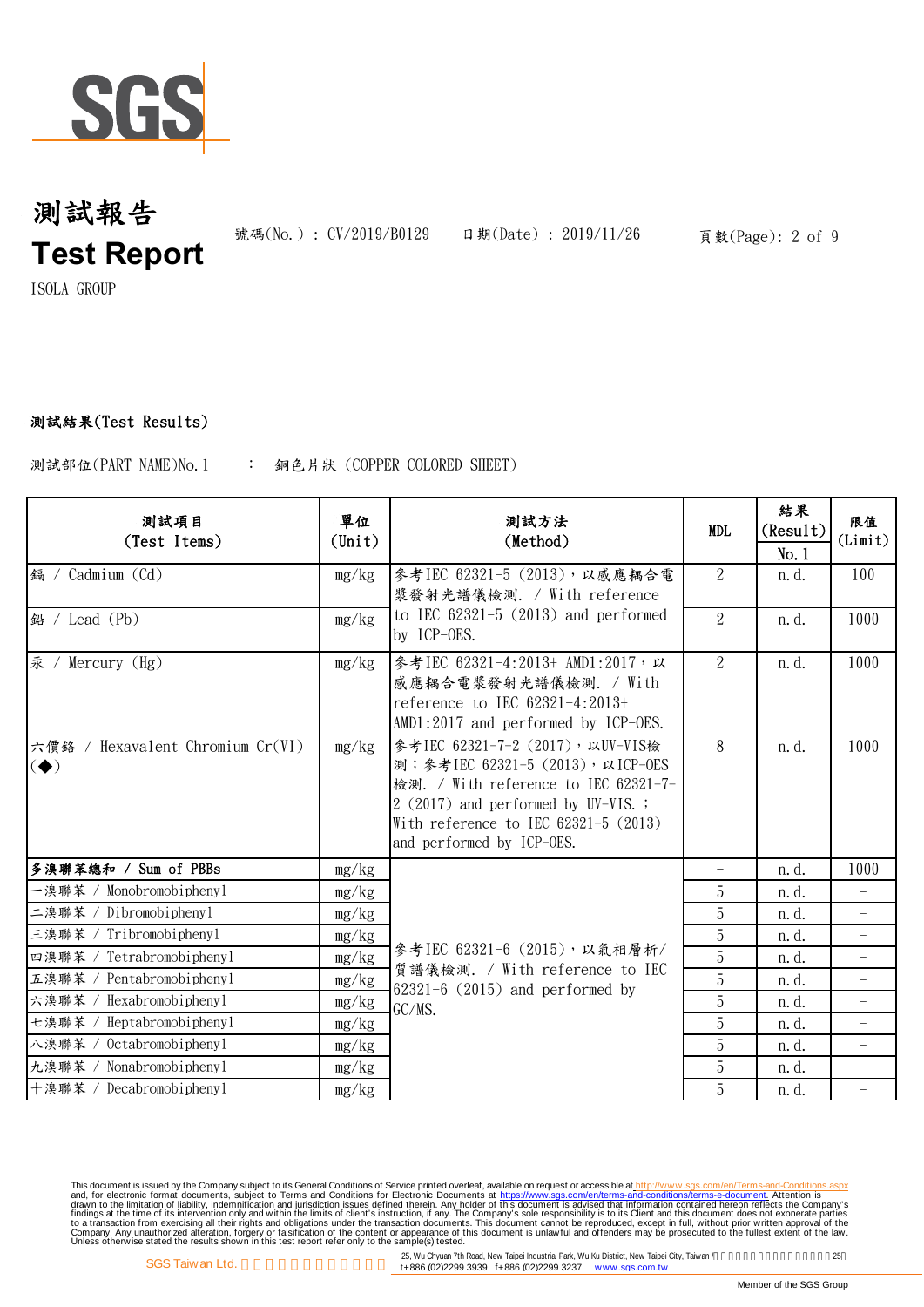

號碼(No.): CV/2019/B0129 日期(Date): 2019/11/26 頁數(Page): 3 of 9

ISOLA GROUP

| 测試項目<br>(Test Items)                                                                  | 單位<br>$(\text{Unit})$ | 測試方法<br>(Method)                                                                                                      | <b>MDL</b>                        | 結果<br>(Result)<br>No.1 | 限值<br>(Limit)            |
|---------------------------------------------------------------------------------------|-----------------------|-----------------------------------------------------------------------------------------------------------------------|-----------------------------------|------------------------|--------------------------|
| 多溴聯苯醚總和 / Sum of PBDEs                                                                | mg/kg                 |                                                                                                                       | $\hspace{0.1in} - \hspace{0.1in}$ | n.d.                   | 1000                     |
| 一溴聯苯醚 / Monobromodiphenyl ether                                                       | mg/kg                 |                                                                                                                       | 5                                 | n. d.                  |                          |
| 二溴聯苯醚 / Dibromodiphenyl ether                                                         | mg/kg                 |                                                                                                                       | 5                                 | n. d.                  |                          |
| 三溴聯苯醚 / Tribromodiphenyl ether                                                        | mg/kg                 | 參考IEC 62321-6 (2015), 以氣相層析/<br>質譜儀檢測. / With reference to IEC                                                        | 5                                 | n.d.                   | $\overline{\phantom{0}}$ |
| 四溴聯苯醚 / Tetrabromodiphenyl ether                                                      | mg/kg                 |                                                                                                                       | 5                                 | n. d.                  |                          |
| 五溴聯苯醚 / Pentabromodiphenyl ether                                                      | mg/kg                 | $62321-6$ (2015) and performed by                                                                                     | $\overline{5}$                    | n. d.                  | $\overline{\phantom{a}}$ |
| 六溴聯苯醚 / Hexabromodiphenyl ether                                                       | mg/kg                 | GC/MS.                                                                                                                | $\overline{5}$                    | n. d.                  | $\overline{\phantom{0}}$ |
| 七溴聯苯醚 / Heptabromodiphenyl ether                                                      | mg/kg                 |                                                                                                                       | 5                                 | n. d.                  |                          |
| 入溴聯苯醚 / Octabromodiphenyl ether                                                       | mg/kg                 |                                                                                                                       | 5                                 | n. d.                  | $\overline{\phantom{0}}$ |
| 九溴聯苯醚 / Nonabromodiphenyl ether                                                       | mg/kg                 |                                                                                                                       | 5                                 | n. d.                  |                          |
| 十溴聯苯醚 / Decabromodiphenyl ether                                                       | mg/kg                 |                                                                                                                       | 5                                 | n.d.                   |                          |
| 鄰苯二甲酸二 (2-乙基己基)酯 / DEHP                                                               | mg/kg                 | 參考IEC 62321-8 (2017), 以氣相層析/<br>質譜儀檢測. / With reference to IEC<br>62321-8 (2017). Analysis was<br>performed by GC/MS. | 50                                | n.d.                   | 1000                     |
| $(Di - (2-\text{ethylhexyl})$ phthalate) (CAS<br>No.: $117-81-7$ )                    |                       |                                                                                                                       |                                   |                        |                          |
| 鄰苯二甲酸丁苯甲酯 / BBP (Butyl<br>Benzyl phthalate) (CAS No.: 85-68-7)                        | mg/kg                 |                                                                                                                       | 50                                | n. d.                  | 1000                     |
| 鄰苯二甲酸二丁酯 / DBP (Dibutyl<br>phthalate) (CAS No.: $84-74-2$ )                           | mg/kg                 |                                                                                                                       | 50                                | n.d.                   | 1000                     |
| 鄰苯二甲酸二異丁酯 / DIBP (Di-isobutyl<br>phthalate) (CAS No.: $84-69-5$ )                     | mg/kg                 |                                                                                                                       | 50                                | n. d.                  | 1000                     |
| 鄰苯二甲酸二異癸酯 / DIDP (Di-<br>isodecyl phthalate) (CAS No.: 26761-<br>$40-0$ ; 68515-49-1) | mg/kg                 |                                                                                                                       | 50                                | n.d.                   |                          |
| 鄰苯二甲酸二異壬酯 / DINP (Di-<br>isononyl phthalate) (CAS No.: 28553-<br>$12-0$ ; 68515-48-0) | mg/kg                 |                                                                                                                       | 50                                | n. d.                  |                          |
| 鄰苯二甲酸二正辛酯 / DNOP (Di-n-<br>$octyl$ phthalate) (CAS No.: 117-84-0)                     | mg/kg                 |                                                                                                                       | 50                                | n.d.                   |                          |

This document is issued by the Company subject to Terms and Conditions of Service printed overleaf, available on request on electronic forms. asponsible to the Seneral Conditions for Electronic Documents at https://www.sgs

25, Wu Chyuan 7th Road, New Taipei Industrial Park, Wu Ku District, New Taipei City, Taiwan / 25<br>
125, Wu Chyuan 7th Road, New Taipei Industrial Park, Wu Ku District, New Taipei City, Taiwan / 25<br>
125, Wu Chyuan 7th Road,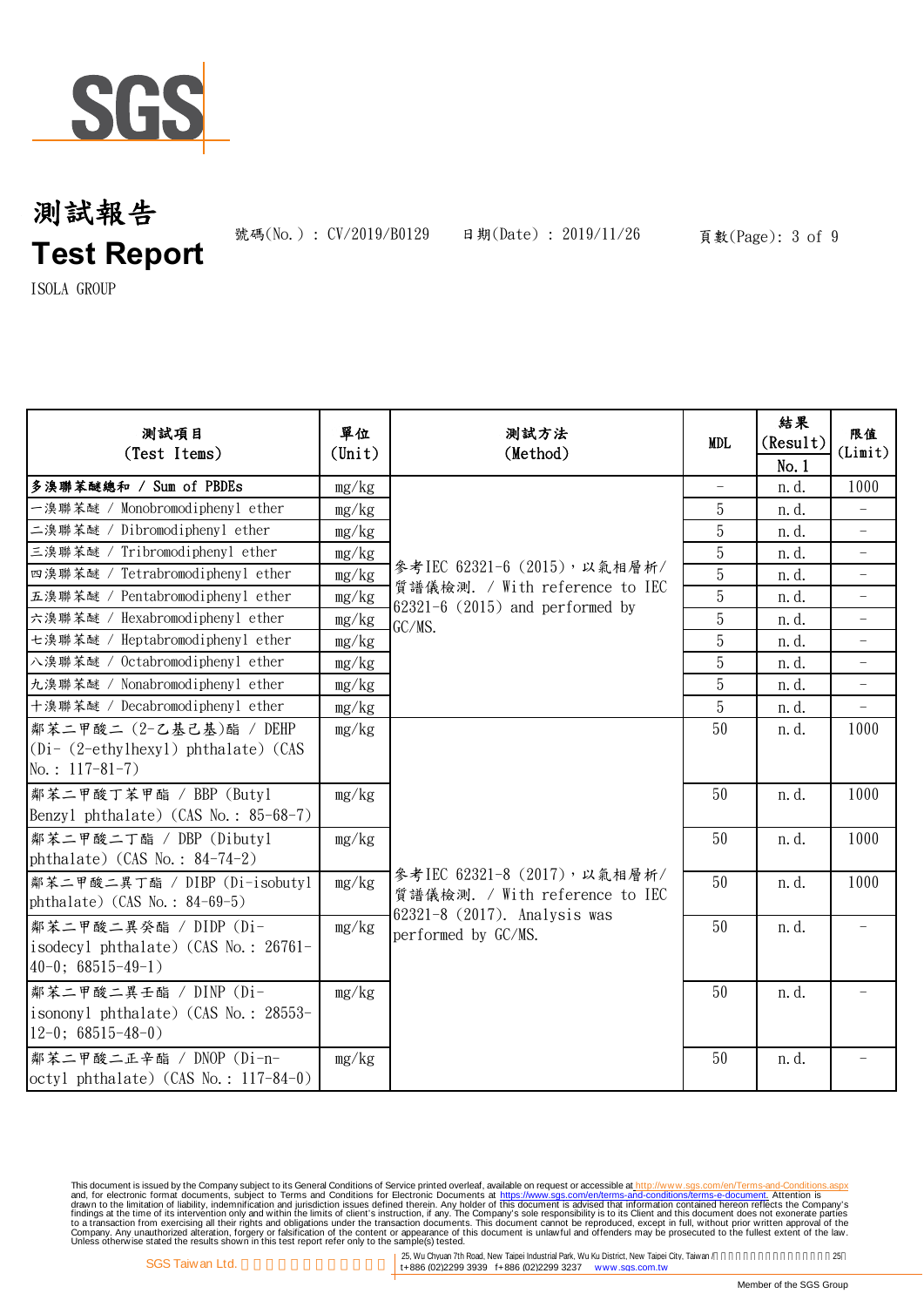

號碼(No.): CV/2019/B0129 日期(Date): 2019/11/26 頁數(Page): 4 of 9

ISOLA GROUP

| 测試項目<br>(Test Items)                                                                                                                                                                                                                                            | 單位<br>(Unit) | 測試方法<br>(Method)                                                                                                   | MDL | 結果<br>(Result)<br>No.1 | 限值<br>(Limit) |
|-----------------------------------------------------------------------------------------------------------------------------------------------------------------------------------------------------------------------------------------------------------------|--------------|--------------------------------------------------------------------------------------------------------------------|-----|------------------------|---------------|
| 六溴環十二烷及所有主要被辨別出的異構<br>物 / Hexabromocyclododecane (HBCDD)<br>and all major diastereoisomers<br>identified ( $\alpha$ - HBCDD, $\beta$ - HBCDD,<br>$\gamma$ – HBCDD) (CAS No.: 25637-99-4 and<br>$3194 - 55 - 6$ (134237-51-7, 134237-50-6,<br>$134237 - 52 - 8)$ | mg/kg        | 參考IEC 62321 (2008), 以氣相層析/質<br> 譜儀檢測. / With reference to IEC<br>62321 (2008). Analysis was performed<br>by GC/MS. | 5.  | n. d.                  |               |

### 備註(Note):

- 1. mg/kg = ppm;0.1wt% = 1000ppm
- 2. MDL = Method Detection Limit (方法偵測極限值)
- 3. n.d. = Not Detected (未檢出)
- 4. "-" = Not Regulated (無規格值)
- $5.$   $($   $\blacklozenge)$  :

若鉻含量小於六價鉻之方法偵測極限值,則六價鉻為n.d.,不須再測試六價鉻。

The result of Cr(VI) is "n.d." as the result of Chromium (Cr) is less than the MDL of Cr(VI), and confirmation test of Cr(VI) is not required.

若鉻含量未小於六價鉻之方法偵測極限值,需進行六價鉻測試。

If the Chromium (Cr) content is not less than the MDL of Cr(VI), confirmation test of Cr(VI) is required.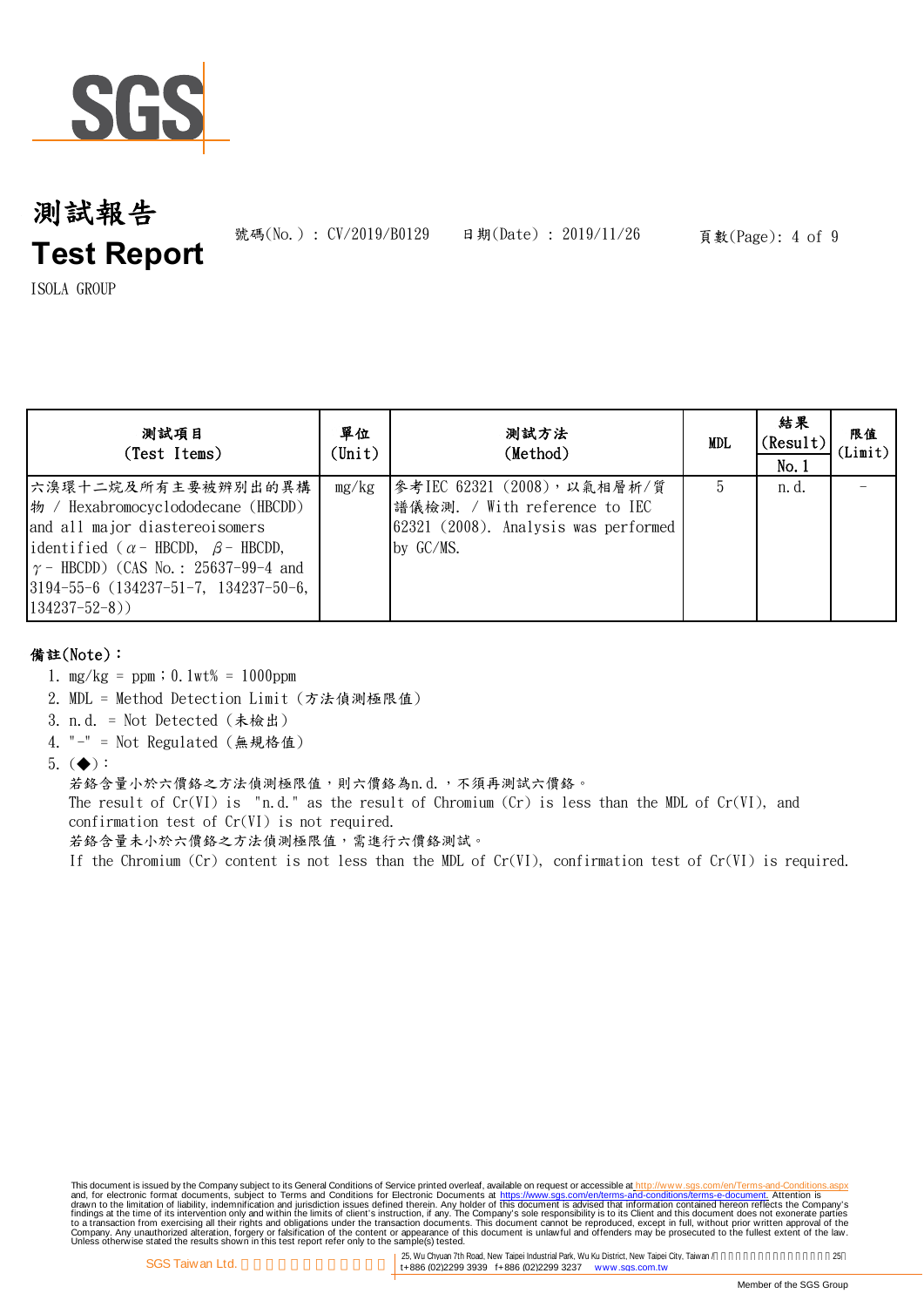

號碼(No.): CV/2019/B0129 日期(Date): 2019/11/26 頁數(Page): 5 of 9

ISOLA GROUP

#### 重金屬流程圖 **/ Analytical flow chart of Heavy Metal**

根據以下的流程圖之條件,樣品已完全溶解。(六價鉻測試方法除外)

These samples were dissolved totally by pre-conditioning method according to below flow chart. ( $Cr^{6+}$  test method excluded)





This document is issued by the Company subject to Terms and Conditions of Service printed overleaf, available on request on electronic forms. asponsible to the Seneral Conditions for Electronic Documents at https://www.sgs

25, Wu Chyuan 7th Road, New Taipei Industrial Park, Wu Ku District, New Taipei City, Taiwan /<br>14886 (02)2299 3939 f+886 (02)2299 3237 www.sgs.com.tw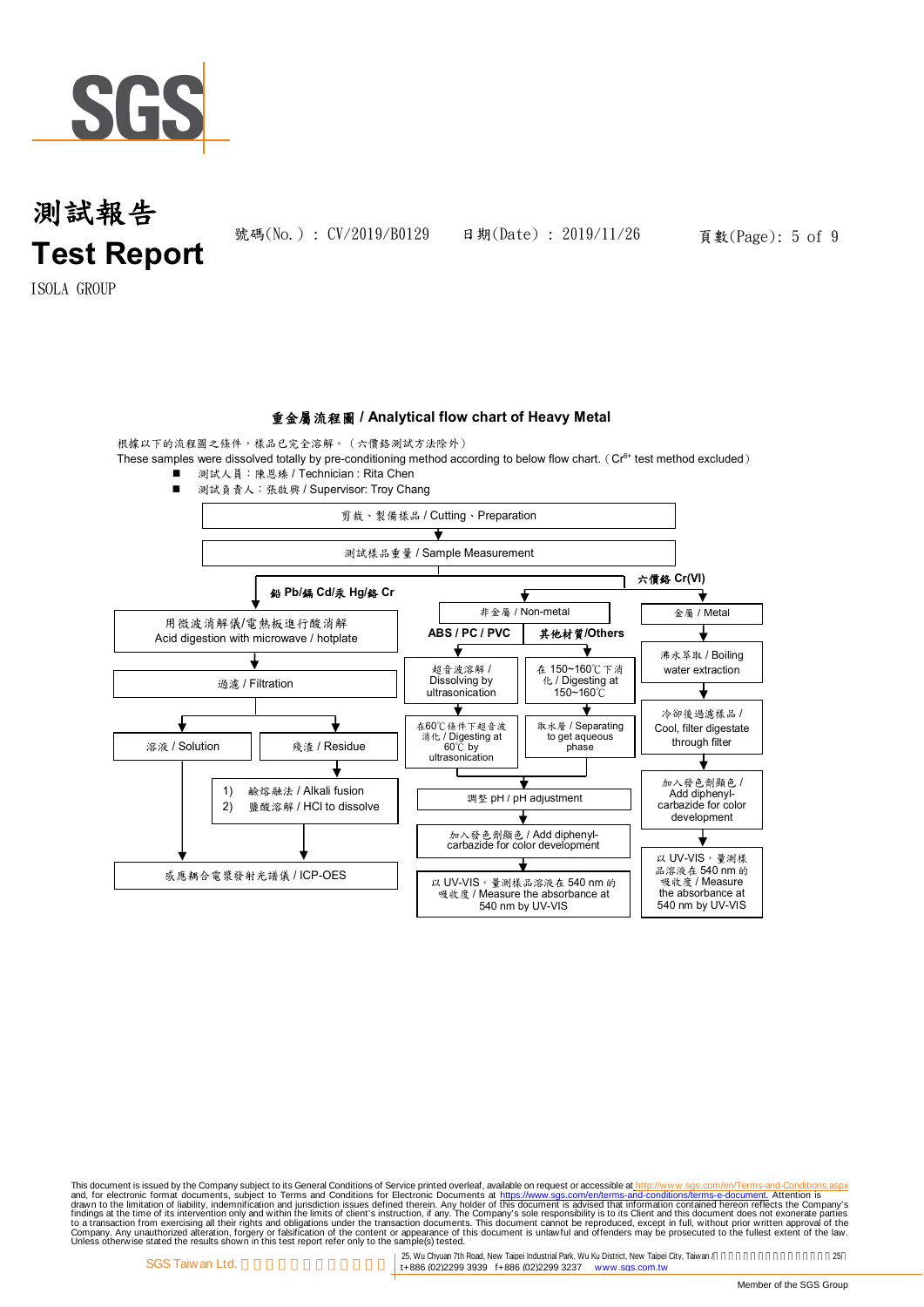

號碼(No.): CV/2019/B0129 日期(Date): 2019/11/26 頁數(Page): 6 of 9

ISOLA GROUP

#### 多溴聯苯**/**多溴聯苯醚分析流程圖 **/ Analytical flow chart - PBB/PBDE**

測試人員:凃雅苓 / Technician: Yaling Tu

■ 測試負責人:張啟興 / Supervisor: Troy Chang

初次測試程序 / First testing process 選擇性篩檢程序 / Optional screen process 確認程序 / Confirmation process = . - - b



This document is issued by the Company subject to Terms and Conditions of Service printed overleaf, available on request on electronic forms. asponsible to the Seneral Conditions for Electronic Documents at https://www.sgs

25, Wu Chyuan 7th Road, New Taipei Industrial Park, Wu Ku District, New Taipei City, Taiwan / 25<br>
1998 ft ASS (02)2299 3939 ft ASS (02)2299 3237 www.sgs.com.tw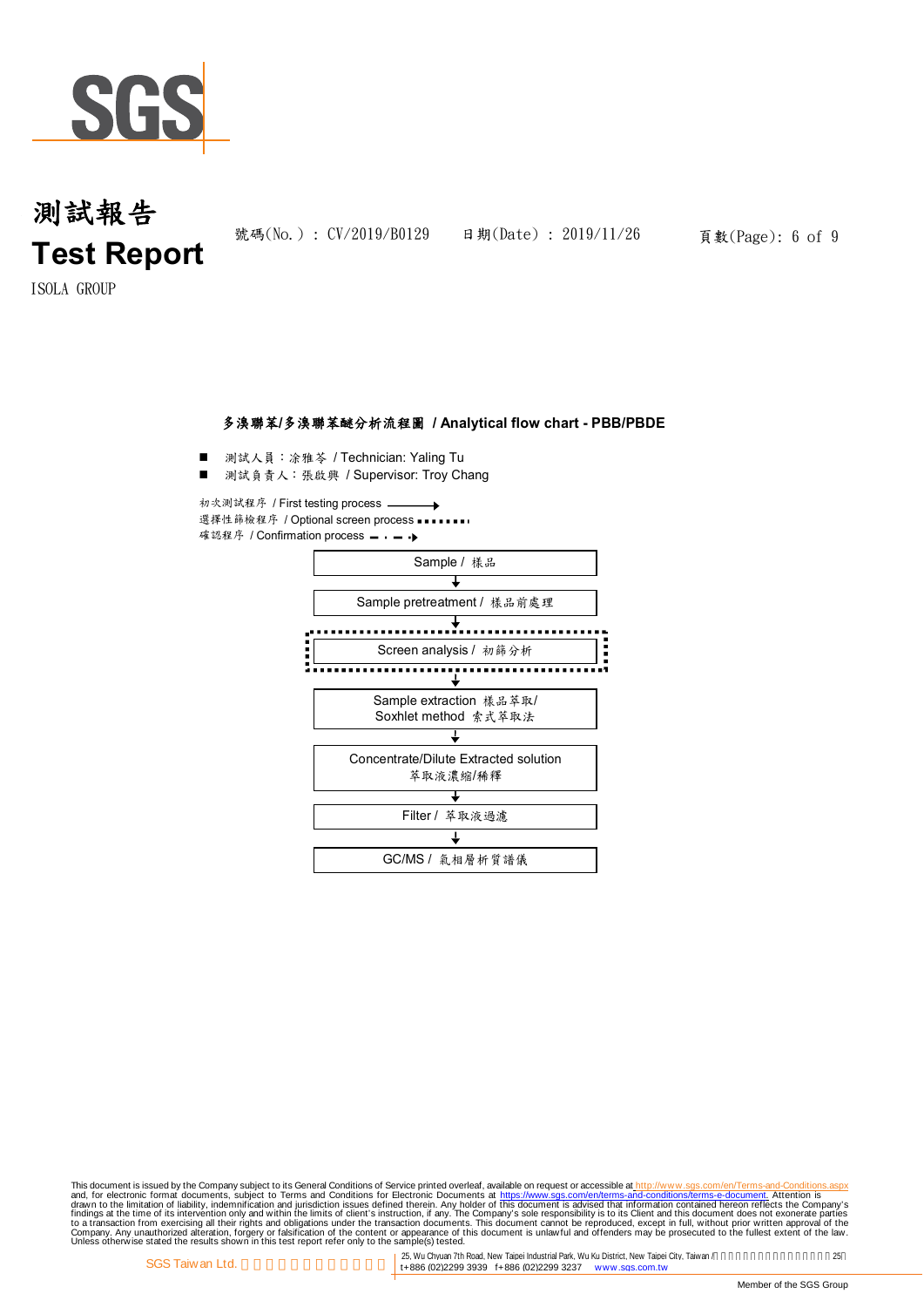

ISOLA GROUP

### 可塑劑分析流程圖 **/ Analytical flow chart - Phthalate**

- 測試人員:凃雅苓 / Technician: Yaling Tu
- 測試負責人:張啟興 / Supervisor : Troy Chang

### 【測試方法**/Test method: IEC 62321-8**】



This document is issued by the Company subject to Terms and Conditions of Service printed overleaf, available on request on electronic forms. asponsible to the Seneral Conditions for Electronic Documents at https://www.sgs

25, Wu Chyuan 7th Road, New Taipei Industrial Park, Wu Ku District, New Taipei City, Taiwan /<br>14886 (02)2299 3939 f+886 (02)2299 3237 www.sgs.com.tw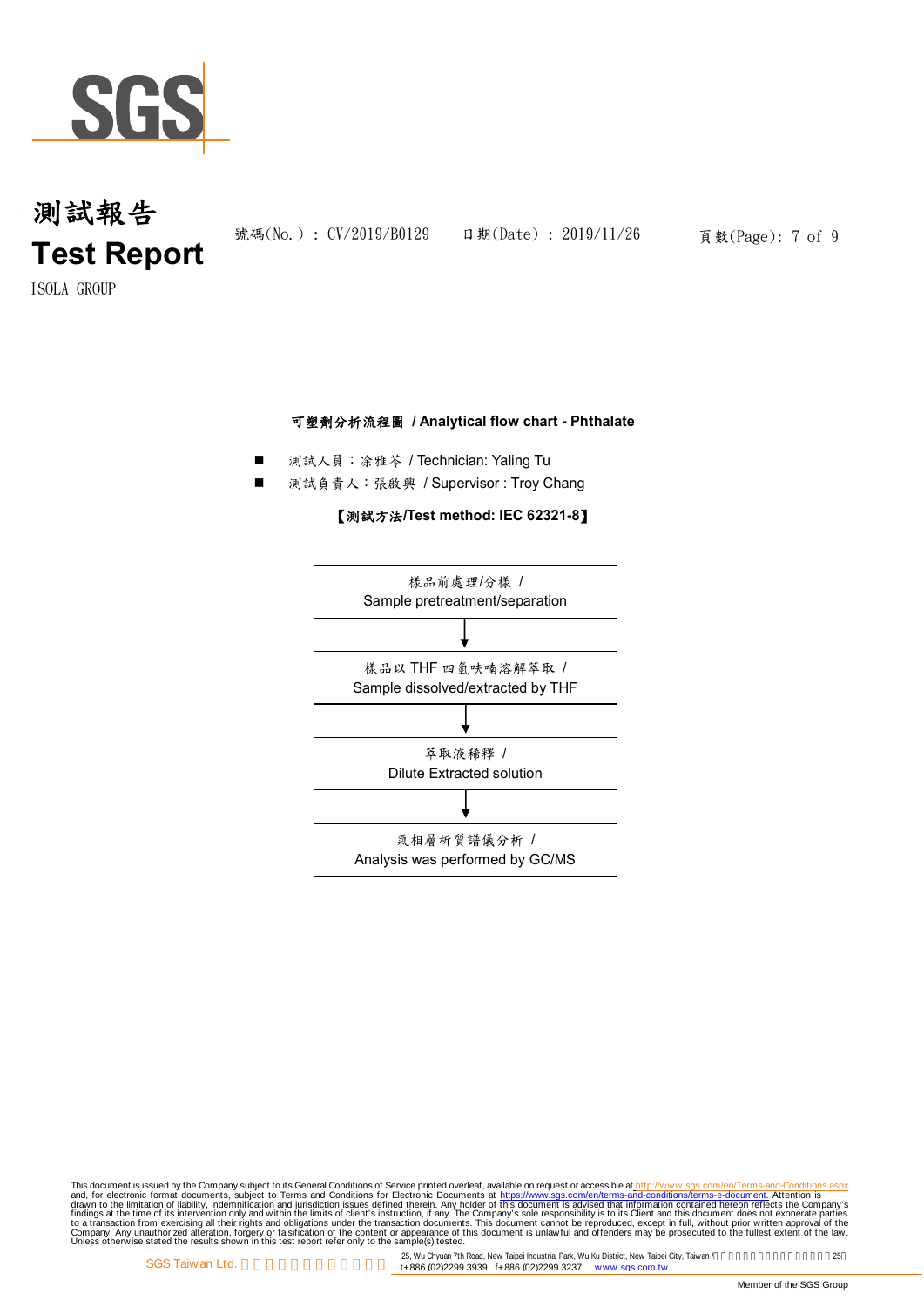

ISOLA GROUP

### 六溴環十二烷分析流程圖 **/ Analytical flow chart - HBCDD**

- 測試人員:凃雅苓 / Technician: Yaling Tu
- 測試負責人:張啟興 / Supervisor: Troy Chang



This document is issued by the Company subject to Terms and Conditions of Service printed overleaf, available on request on electronic forms. asponsible to the Seneral Conditions for Electronic Documents at https://www.sgs